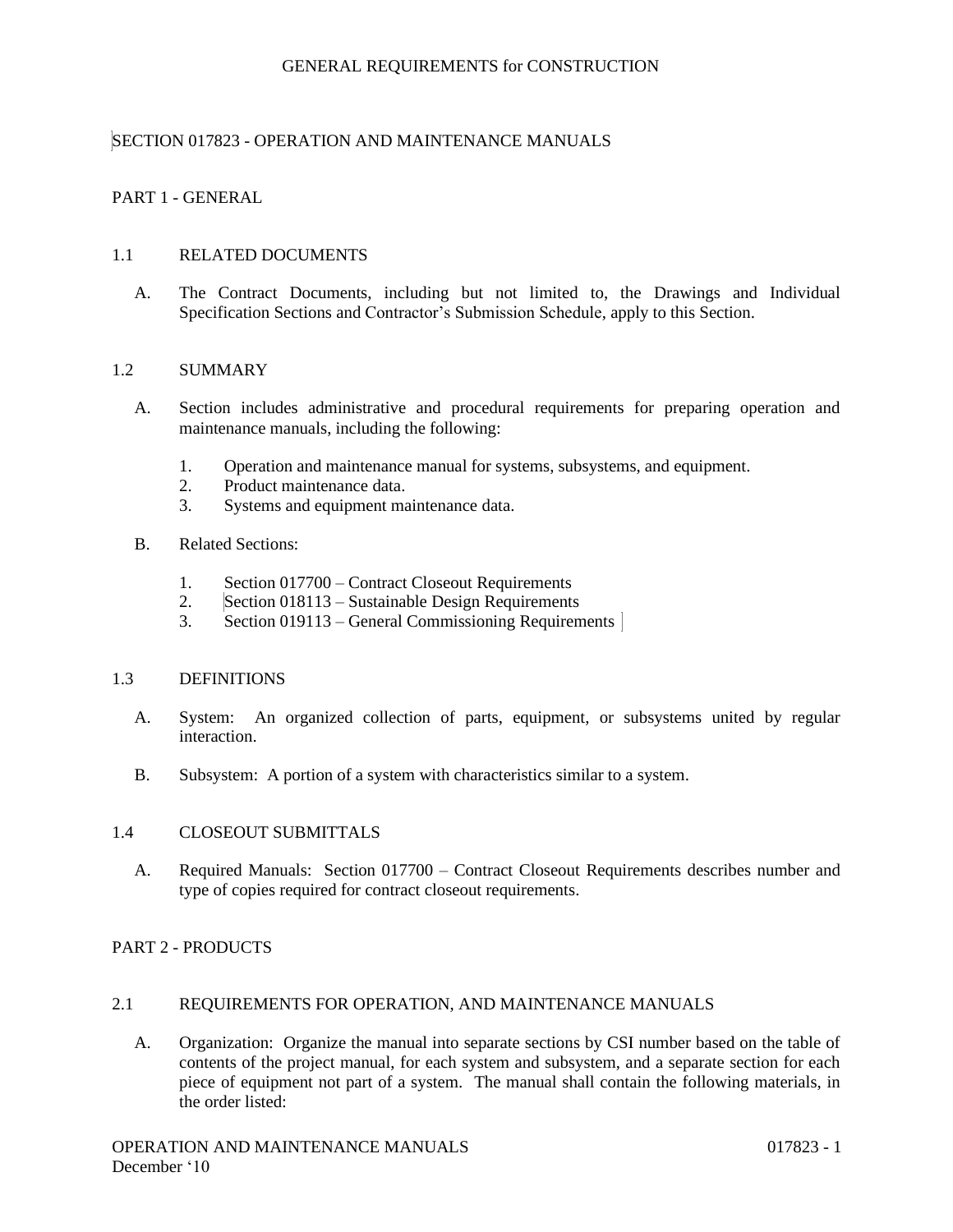- 1. Title page.
- 2. Table of contents.
- 3. Manual contents:
	- a. Operation data.
	- b. Product maintenance data.
	- c. Systems and equipment data
- B. Title Page: Include the following information:
	- 1. Subject matter included in manual.
	- 2. Name and address of Project.
	- 3. Name and address of Owner.
	- 4. Date of submittal.
	- 5. Name and contact information for Contractor.
	- 6. Name and contact information for Construction Manager.
	- 7. Name and contact information for Design Professional.
	- 8. Name and contact information for Commissioning Agent.
	- 9. Names and contact information for major consultants to the Design Professional that designed the systems contained in the manuals.
	- 10. Cross-reference to related systems in other operation and maintenance manuals.
- C. Table of Contents: List each product included in manual, identified by product name, indexed to the content of the volume, and cross-referenced to Specification Section number in Project Manual.
	- 1. If operation or maintenance documentation requires more than one volume to accommodate data, include comprehensive table of contents for all volumes in each volume of the set.
- D. Manual Contents: Organize into sets of manageable size. Arrange contents alphabetically by system, subsystem, and equipment. If possible, assemble instructions for subsystems, equipment, and components of one system into a single binder.
- E. Manuals, Electronic Copy: Submit electronic (PDF) copy of the manual, to the Design Professional, concurrent with Action Submittal.

# 2.2 OPERATION DATA

- A. Content: In addition to requirements in this Section, include operation data required in individual Specification Section and the following information:
	- 1. System, subsystem, and equipment descriptions. Use designations for systems and equipment indicated on Contract Documents.
	- 2. Operating standards.
	- 3. Operating procedures.
	- 4. Operating logs.
	- 5. Wiring diagrams.
	- 6. Control diagrams.
	- 7. Piped system diagrams.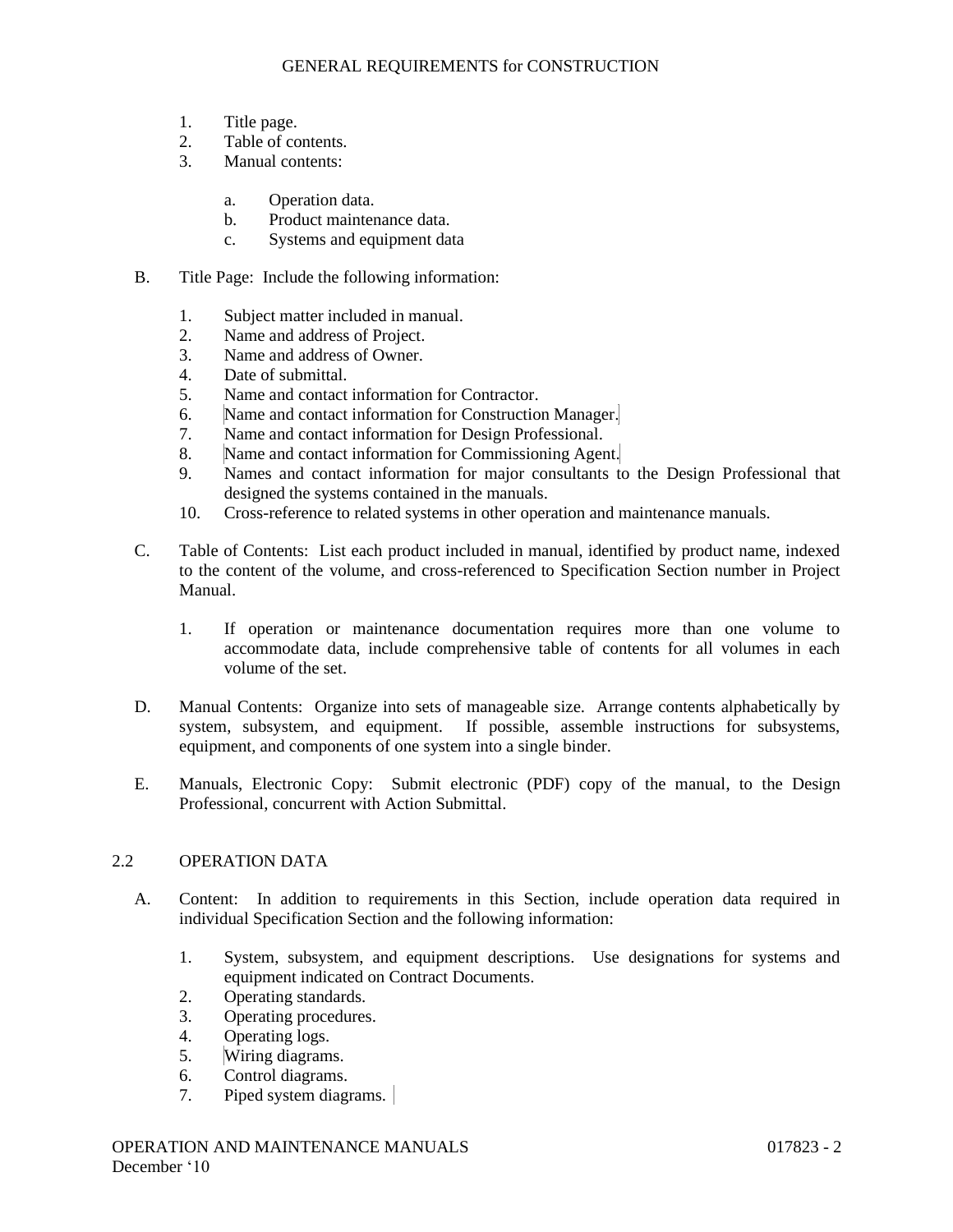- 8. Precautions against improper use.
- 9. License requirements including inspection and renewal dates.
- B. Descriptions: Include the following:
	- 1. Product name and model number. Use designations for products indicated on Contract Documents.
	- 2. Manufacturer's name.
	- 3. Equipment identification with serial number of each component.
	- 4. Equipment function.
	- 5. Operating characteristics.
	- 6. Limiting conditions.
	- 7. Performance curves.
	- 8. Engineering data and tests.
	- 9. Complete nomenclature and number of replacement parts.
- C. Operating Procedures: Include the following, as applicable:
	- 1. Startup procedures.
	- 2. Equipment or system break-in procedures.
	- 3. Routine and normal operating instructions.
	- 4. Regulation and control procedures.
	- 5. Instructions on stopping.
	- 6. Normal shutdown instructions.
	- 7. Seasonal and weekend operating instructions.
	- 8. Required sequences for electric or electronic systems.
	- 9. Special operating instructions and procedures.
- D. Systems and Equipment Controls: Describe the sequence of operation, and diagram controls as installed.
- E. Piped Systems: Diagram piping as installed, and identify color-coding where required for identification.

# 2.3 PRODUCT MAINTENANCE DATA

- A. Content: Organize data into a separate section, within the O & M Manual, for each product, material, and finish. Include source information, product information, maintenance procedures, repair materials and sources, and warranties and bonds, as described below.
- B. Source Information: List each product included in section identified by product name and arranged to match manual's table of contents. For each product, list name, address, and telephone number of Installer or supplier and maintenance service agent, and cross-reference Specification Section number and title in Project Manual and drawing or schedule designation or identifier where applicable.
- C. Product Information: Include the following, as applicable:
	- 1. Product name and model number.
	- 2. Manufacturer's name.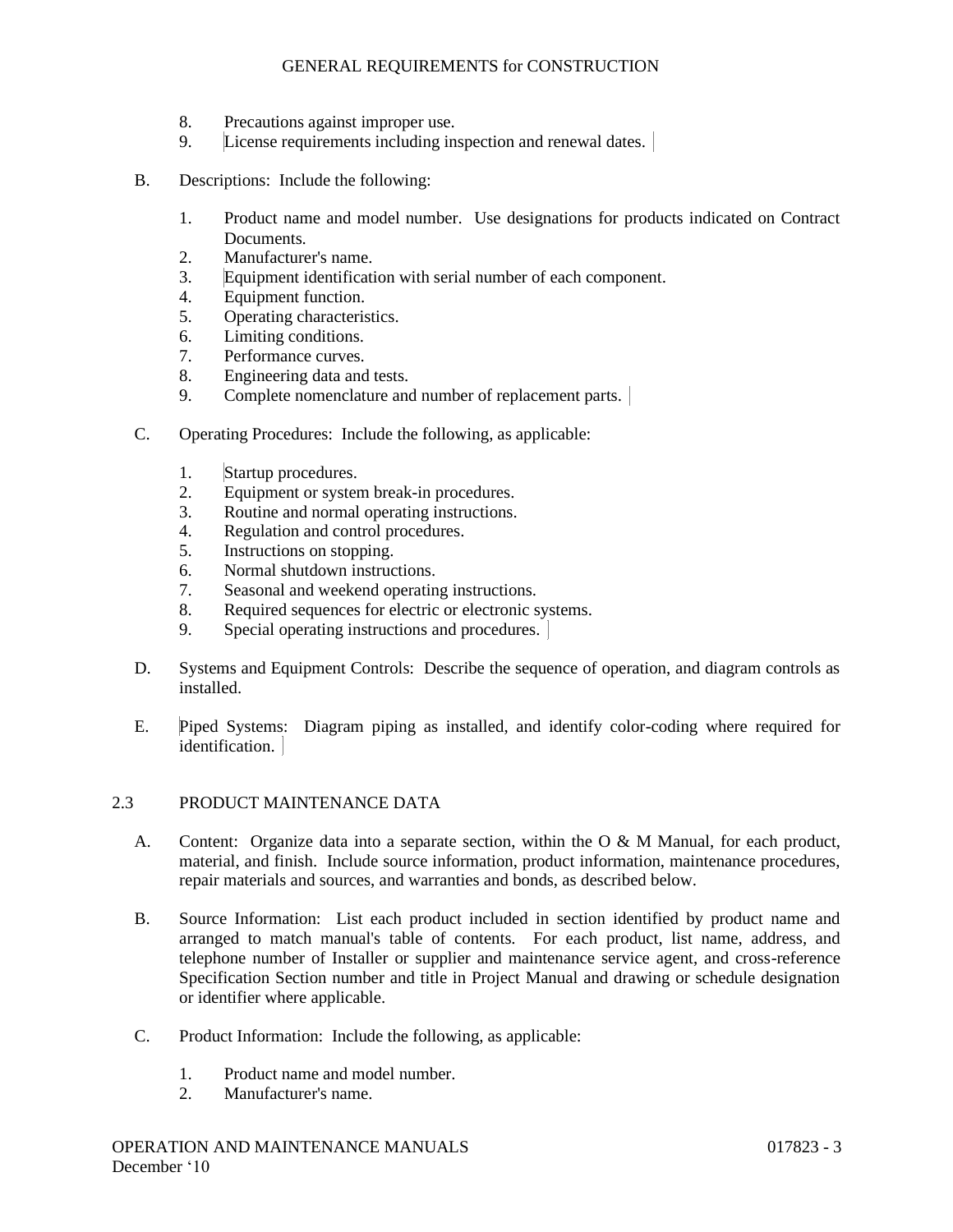- 3. Color, pattern, and texture.
- 4. Material and chemical composition.
- 5. Reordering information for specially manufactured products.
- D. Maintenance Procedures: Include manufacturer's written recommendations and the following:
	- 1. Inspection procedures.
	- 2. Types of cleaning agents to be used and methods of cleaning.
	- 3. List of cleaning agents and methods of cleaning detrimental to product.
	- 4. Schedule for routine cleaning and maintenance.
	- 5. Repair instructions.
- E. Repair Materials and Sources: Include lists of materials and local sources of materials and related services.
- F. Warranties and Guarantees: Include copies of warranties and guarantees lists of circumstances and conditions that would affect validity of warranties.
	- 1. Include procedures to follow and required notifications for warranty claims.

#### 2.4 SYSTEMS AND EQUIPMENT MAINTENANCE DATA

- A. Content: For each system, subsystem, and piece of equipment not part of a system, include source information, manufacturers' maintenance documentation, maintenance procedures, maintenance and service schedules, spare parts list and source information, maintenance service contracts, and warranty and bond information, as described below.
- B. Source Information: List each system, subsystem, and piece of equipment included in a separate section within the O & M Manual identified by product name and arranged to match manual's table of contents. For each product, list name, address, and telephone number of Installer or supplier and maintenance service agent, and cross-reference Specification Section number and title in Project Manual and drawing or schedule designation or identifier where applicable.
- C. Manufacturers' Maintenance Documentation: Manufacturers' maintenance documentation including the following information for each component part or piece of equipment:
	- 1. Standard maintenance instructions and bulletins.
	- 2. Drawings, diagrams, and instructions required for maintenance, including disassembly and component removal, replacement, and assembly.
	- 3. Identification and nomenclature of parts and components.
	- 4. List of items recommended to be stocked as spare parts.
- D. Maintenance Procedures: Include the following information and items that detail essential maintenance procedures:
	- 1. Test and inspection instructions.
	- 2. Troubleshooting guide.
	- 3. Precautions against improper maintenance.
	- 4. Disassembly; component removal, repair, and replacement; and reassembly instructions.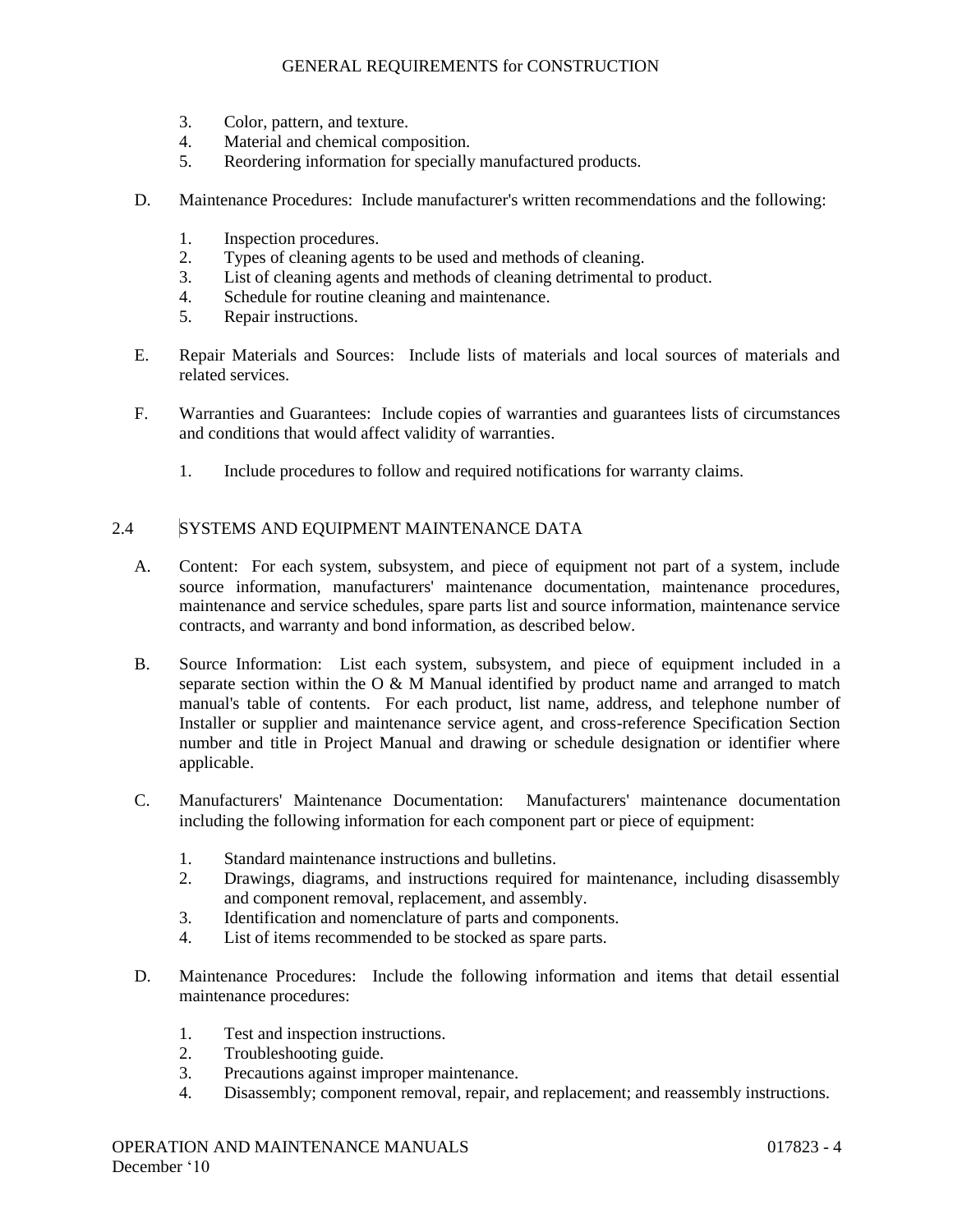- 5. Aligning, adjusting, and checking instructions.
- 6. Demonstration and training video recording, if available.
- E. Maintenance and Service Schedules: Include service and lubrication requirements, list of required lubricants for equipment, and separate schedules for preventive and routine maintenance and service with standard time allotment.
	- 1. Scheduled Maintenance and Service: Tabulate actions for daily, weekly, monthly, quarterly, semiannual, and annual frequencies.
	- 2. Maintenance and Service Record: Include manufacturers' forms for recording maintenance.
- F. Spare Parts List and Source Information: Include lists of replacement and repair parts, with parts identified and cross-referenced to manufacturers' maintenance documentation and local sources of maintenance materials and related services.
- G. Warranties: Include copies of warranties and lists of circumstances and conditions that would affect validity of warranties.
	- 1. Include procedures to follow and required notifications for warranty claims.

# PART 3 - EXECUTION

#### 3.1 MANUAL PREPARATION

- A. Operation and Maintenance Documentation shall be provided for review, concurrent, with Action Submittal specified in Individual Specification Section.
	- 1. Correct or modify the manual to comply with the Design Professional's and Commissioning Authority's comments. Submit copies of each corrected manual within 15 days of receipt of Design Professional's and Commissioning Authority's comments and prior to commencing demonstration and training.
- B. Product Maintenance Data: Assemble a complete set of maintenance data, in a separate section, within the  $O & M$  Manual, indicating care and maintenance of each product, material, and finish incorporated into the Work.
- C. Operation and Maintenance Data: Assemble a complete set of operation and maintenance data, in a separate section, within the  $O & M$  Manual, indicating operation and maintenance of each system, subsystem, and piece of equipment not part of a system.
	- 1. Engage a factory-authorized service representative to assemble and prepare information for each system, subsystem, and piece of equipment not part of a system.
	- 2. Prepare a separate section within the  $O & M$  Manual, for each system and subsystem, in the form of an instructional manual for use by operating personnel.
- D. Manufacturers' Data: Where manual contain manufacturers' standard printed data; include only sheets pertinent to product or component installed. Mark each sheet to identify each product or component incorporated into the Work. If data include more than one item in a tabular format,